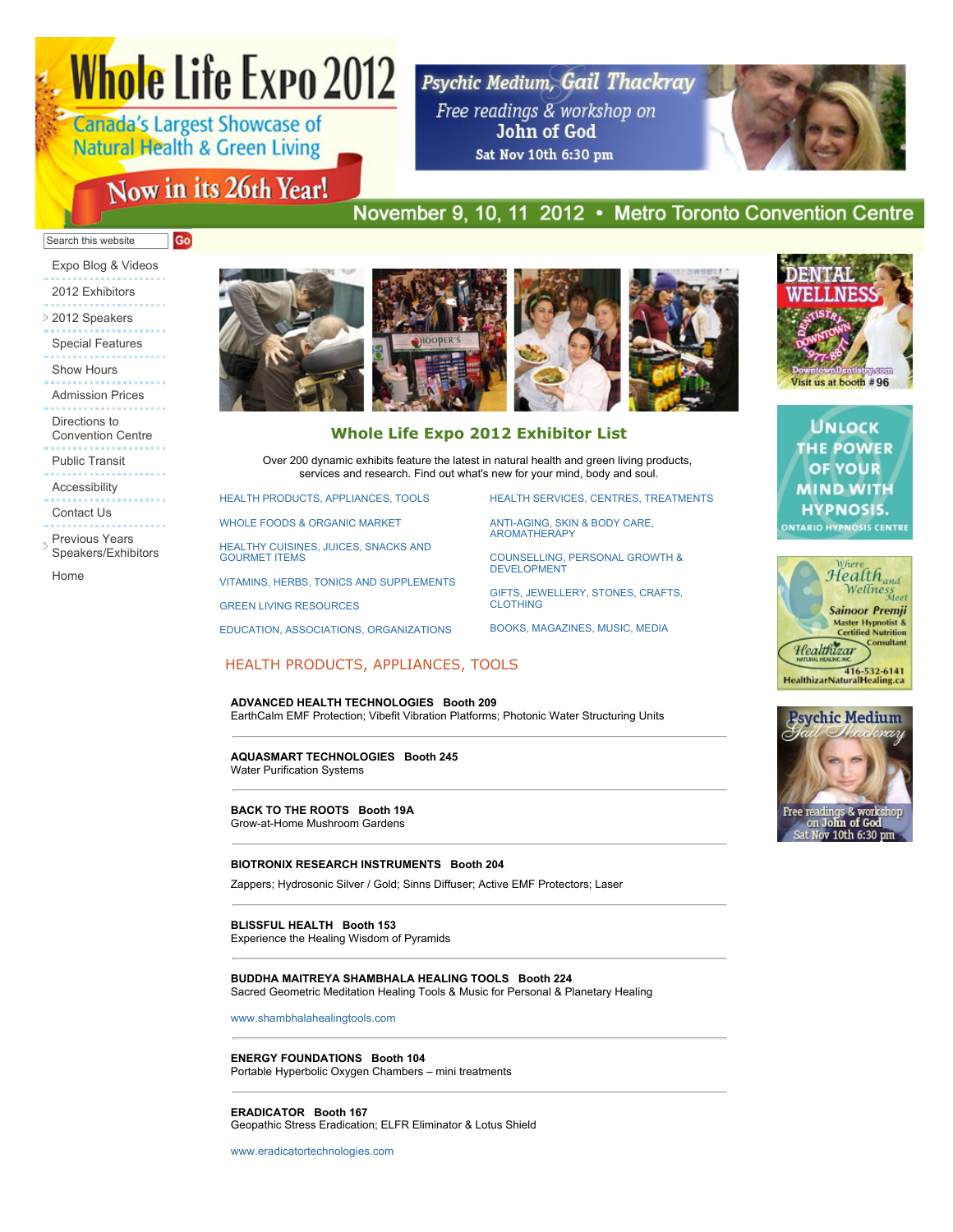#### **ESSENTIA Booth 247** Electromagnetic Meters and Protections

#### **GREEN HEALTH Booth 49, 50**

Blendtec Blenders; Omega Juicers; Dehydrators; Sprouters; "Your Source for Raw Food Appliances in Canada

[www.greenhealthcanada.com](http://www.greenhealthcanada.com/)

#### **GREEN'S YOUR COLOUR Booth 189A**

Versatile, Double Wall, Stainless Steel Bottles with Tea & Ice Strainers; Insulated Food Containers

[www.greensyourcolour.com](http://www.greensyourcolour.com/)

#### **HARMONIX NATURAL THERAPY Booth 203**

Nannosil colloidal silver products, Hulda Clark products

**HEAVEN FRESH Booth 191** Air Purifiers; Humidifiers; Water Ionizers

**HELEN LOSCHIAVO Booth 201** Vibration Machine Sales

**HOLISTIC SERVICES & PRODUCTS Booth 246** Testing for Minerals; Frequencies for Life

**LIFE ENERGY SYSTEMS INC Booth 206** LifeLite® Full Spectrum Daylight LED Lights & Fluorescents

**MEDICONSULT - iBALANCE Booth 133B** Pulsed electromagnetic field therapy - iMRS 2000

**NILO AAKAASH Booth 233** Yoga Mat Bags; Hand Bags Made in Nepal

**QBIOHEAL Booth 207** Salt Pipe and Energy Therapy Devices

## **RAINBOW SYSTEMS Booth 194**

Air Cleaner That Works on Water

#### **REDFEATHER NATURAL PRODUCTS Booth 75** Pain Spray; Headache Relief

#### **SAUNARAY Booth 253, 254**

Infrared Sauna Made in Canada

[www.saunaray.com](http://www.saunaray.com/)

## **SERENITY 2000 INC. Booth 188**

Superior and Quality Magnetic Therapy Products; 30-Day Money Back Guarantee

**THE BELLA COOLA COMPANY Booth 234** ZEMgear Minimalist Shoes; Nikwax

## **THE STONE MASSAGE COMPANY Booth 174**

Hot Stone Products; Certification Courses; Mini Treatments On-Site

**UNIDEM SALES SALES INC. Booth 199** Smart Living Steam Mop and Steam Junior

**VIELIGHT INC Booth 150, 151** Intranasal Light Therapy Natural Healing

**VITA-MIX CORPORATION Booth 1**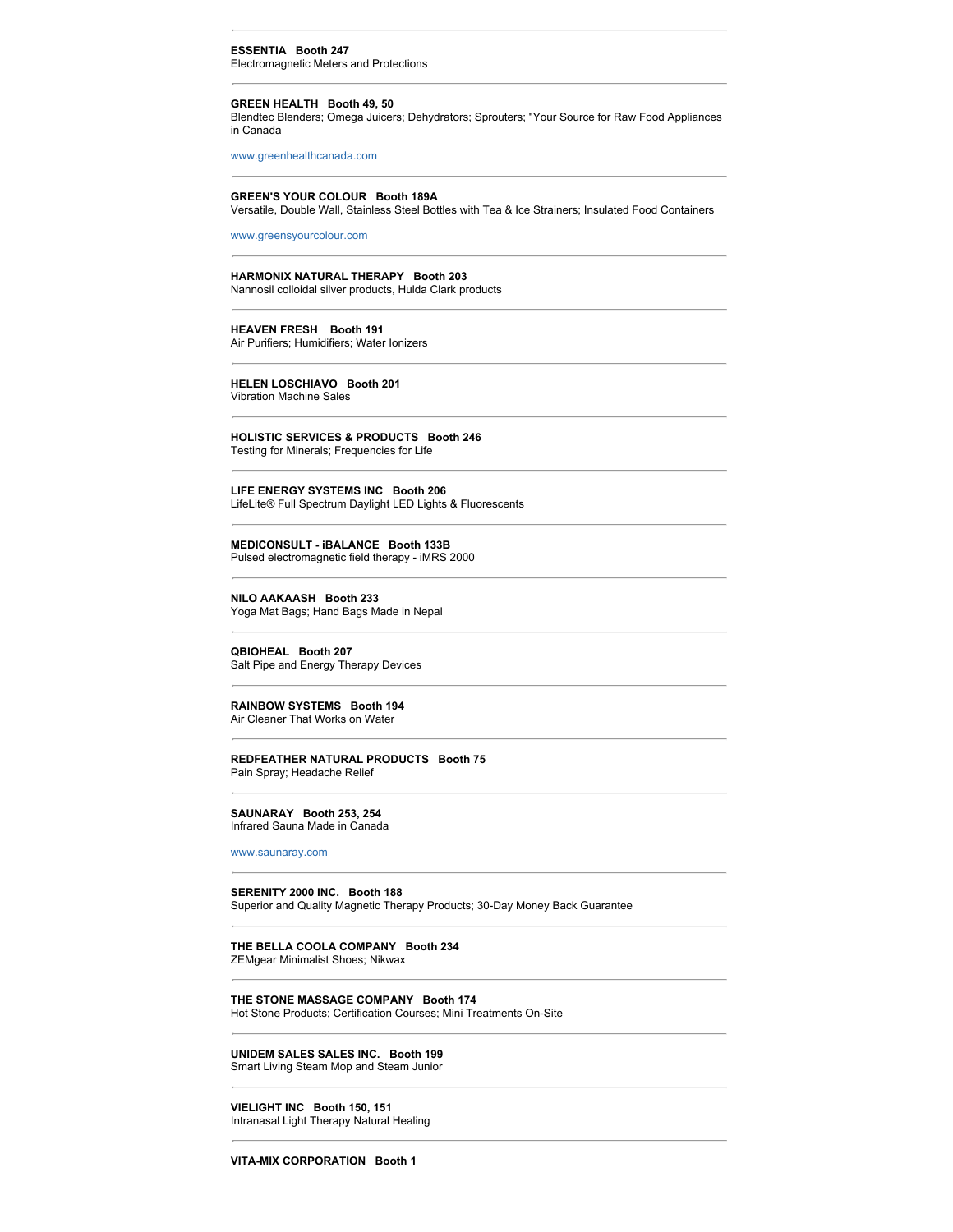High End Blender; Wet Containers; Dry Containers; Soy Protein Powder

#### **VITALFX INC Booth 78**

Books; DVD's; Wheatgrass Kits; Sprouters; Organic Seeds; Grow Light Gardens; Healthy Juicer

[Back to top](http://www.wholelifeexpo.ca/exhibitors.php#top) 

#### WHOLE FOODS & ORGANIC MARKET

#### **COCOVIE™ NATURALS Booth 5**

Everything Coconuts: Coconut Oil, Sugar, Flour, Vinegar, Nectar, Jam & Soaps

#### **FROMAGERIE L'ANCETRE Booth 12**

Certified Organic Cheese and Butter

#### **HARMONY ORGANIC DAIRY PRODUCTS Booth 18**

Organic Milk and Cream

#### **HEALTHY PLANET Booth 30, 31, 226-228**

Health Food Stores; Vegetarian Bistro; Organic Coffee & Dessert

#### **HEARTY CATERING INC Booth 4**

Prepared Food & Beverages With a Local & Organic Focus

#### **ORGANO GOLD Booth 13**

Healthy Choice Coffees, Teas & Hot Chocolate

## **PURITY HEMP PRODUCTS Booth 26**

The Only Producers of Hemp Hearts in Ontario

## **RAWFOODZ INC / ENTICING TREATS Booth 25**

Raw, Vegan, Certified Organic & Kosher Salad Dressings & Spreads

#### **RAWLLY RAWLLY DELICIOUS Booth 20**

Raw, Organic, Vegan, Gluten-Free, Non-dairy, Low-glycemic, Gourmet Treats

#### **SEVEN POINT 2 THE ALKALINE COMPANY Booth 6A**

Alkaline, organic, vegan, kosher, gluten-, soy-, whey- and dairy-free weight loss products

#### [www.sevenpoint2.com/innerhealth](http://www.sevenpoint2.com/innerhealth)

#### **STICKLING'S SPECIALTY BAKERY Booth 9** Organic Bakery

**STYRIAN GOLD Booth 27** Styrian (Austrian) Pumpkin Seed Oil

#### [www.styriangold.ca](http://www.styriangold.ca/)

#### **THE BEE SHOP Booth 45** Honey; Propolis; Royal Jelly; Bee Pollen; Beeswax; Bee Venom

#### **TRADITION MISO Booth 3B**

Organic Miso, Miso Tamari & Miso Soup

#### [Back to top](http://www.wholelifeexpo.ca/exhibitors.php#top)

#### HEALTHY CUISINES, JUICES, SNACKS AND GOURMET ITEMS

**ADVANTAGE HEALTH MATTERS Booth 32, 33** Organic Seeds; Nuts; Berries; Teas; Enzymes; Hair Colour

#### **ARAYUMA (SAHANA AYURVEDIC PRODUCTS, INC.) Booth 7**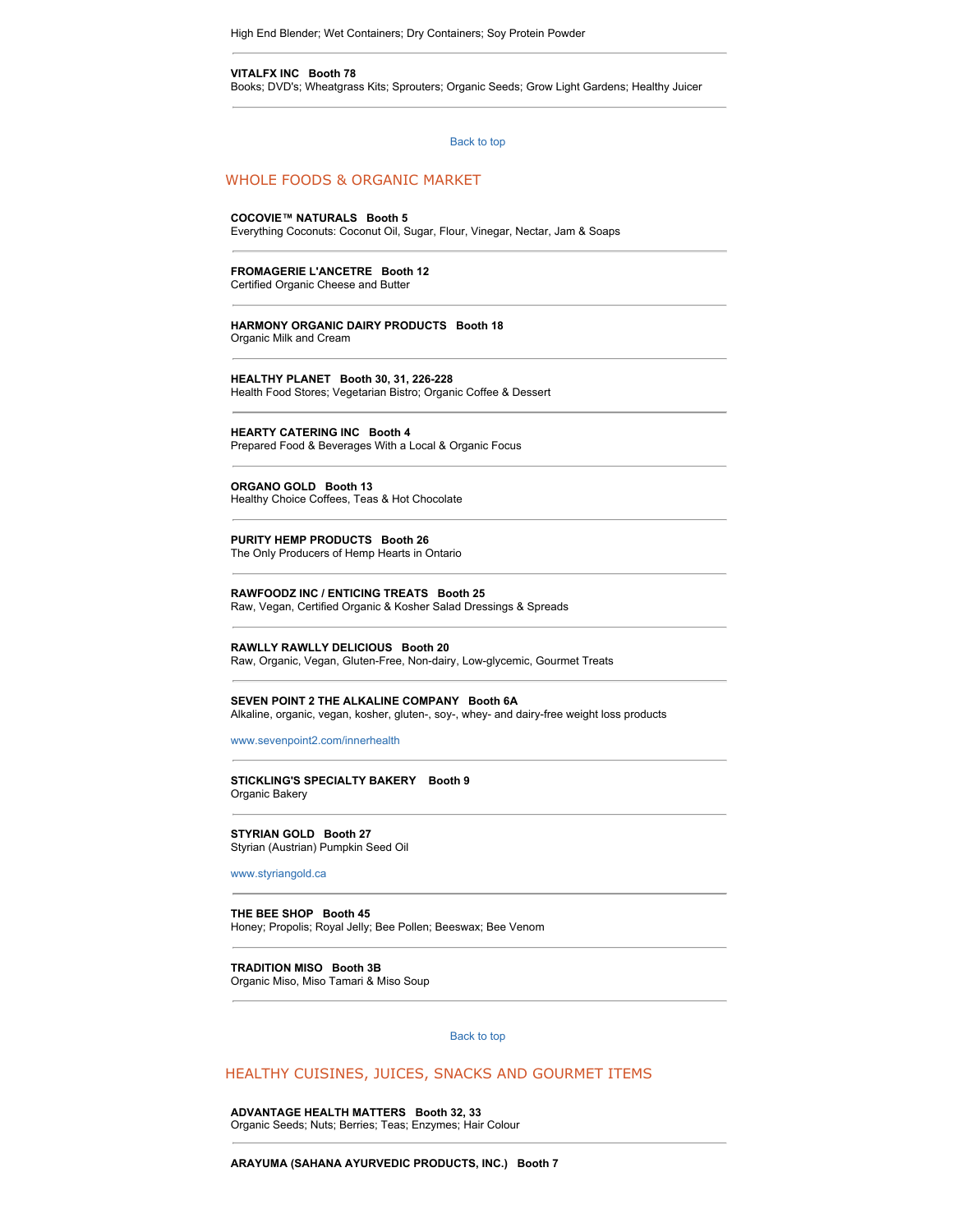Arayuma Organic Hydration King Coconut Water, Arayuma Organic Coconut Water, Arayuma Fair Trade Organic Spices

## **CRUDA CAFÉ Booth 10, 11**

Gourmet Raw Food to Go: Vegan, Gluten Free, Sugar Free and Raw. Menu: Tacos Green Wraps; Truffles; Fruit Tarts; Raw Cookies; RISE Kombucha; Super Green Smoothie; Pesto Pasta

#### **ECOIDEAS Booth 71, 72**

Lumiere de Sel; Ethnoscience; Salt products; Ecological; Solar Raw Food

#### **GIDDY YOYO Booth 81, 82**

Raw & Wild Heirloom Ecuadorian Cacao & Other Superfoods

#### **GOVINDA'S Booth 14**

Cooked Vegan Meals; Spiritual Books based on Bhagavad Gita; Vegetarian Cookbooks

#### **KING'S CAFE Booth 8**

Vegetarian & Vegan Food Products

#### **M.N.R. DISTRIBUTORS Booth 28**

Distributors of Natural and Organic Products

#### **MANITOBA HARVEST HEMP FOODS Booth 79**

Hemp Foods; E3 Live

#### **NUD FUD Booth 2**

Healthy, Gluten-Free, Organic, Raw/Vegan Snacks

#### **P. JENTSCHURA / PH COSMETICS Booth 21** Alkaline, Purification and Regeneration Foods; Body Care

#### **PEACHTREE HEALTH FOODS Booth 229A** Kangen Water

**PRANA BIOVEGETALIENS INC Booth 23** Organic, Gluten-Free Nuts, Dried Fruits; Super Foods

#### **SUN LIFE GOJI Booth 48** Dried Goji Berry

#### **TASTE OF NATURE Booth 46** Organic Snack Bars

**THE GLUTEN-FREE GOURMET Booth 6B**

Gluten Free Book and Sample Cookies

#### **THE KING'S TEA INC Booth 42** Loose Tea, Herbal Tea & Tea Accessories

#### **UPAYA NATURALS Booth 35-37**

Raw Superfoods; Kitchen Appliances; Earthing Products; Sun Warrior; Coconut Secrets; Strawesome; Excalibur Dehydrators; Blenders; Juicers; Spiralizers; Sprouters & Steve the Sproutman

#### **VAN DYK'S JUICE PRODUCTS LTD Booth 39** 100% Pure Wild Blueberry Juice

#### [Back to top](http://www.wholelifeexpo.ca/exhibitors.php#top)

#### VITAMINS, HERBS, TONICS AND SUPPLEMENTS

#### **ALLIVICTUS CANADA Booth 83**

Garlic Tincture and Spray; EFFFI skincare; Alltroz Joint Relief; Cidetex Antibacterial / Anti-Fungal Insoles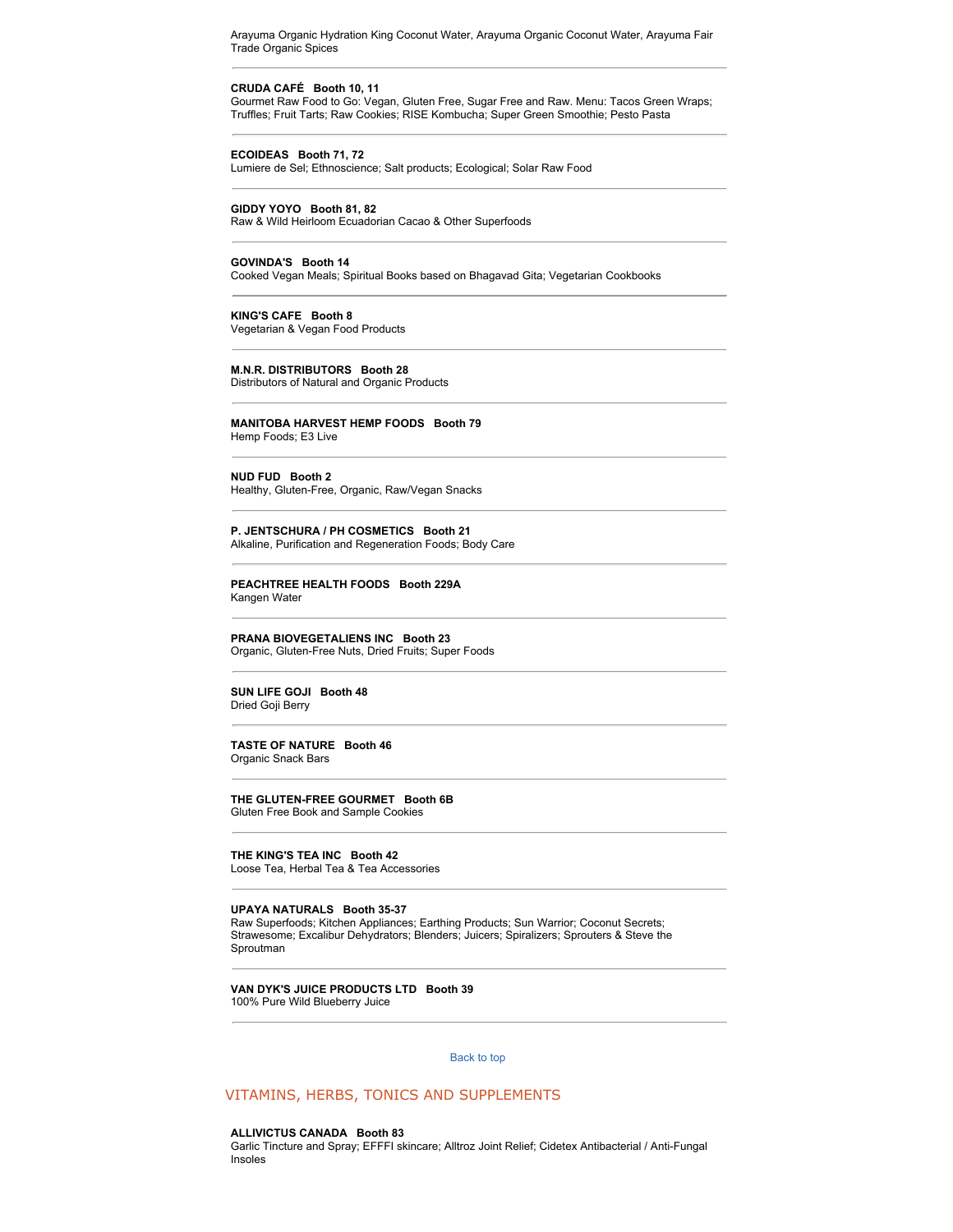#### **ASEA Booth 128**

Breakthrough Redox Signaling Cellular Science

## **AWARENESS PRODUCTS Booth 77**

Vitamins; Minerals; Herbs; Olive Oil; Oil of Oregano; Pumpkin Seeds

#### **BIO-K PLUS INTERNATIONAL INC Booth 76** Bio-K Plus Probiotics

## **BIOCORE FOOD SCIENCE INC Booth 130**

MicroGreens - 10 Servings of Fruits & Vegetables in Every Scoop

#### **EPHRA-KAY INTERNATIONAL Booth 122**

Neurozyne X and A; Genesen Acutouch; Herbal Supplements and Atomi Products

#### **ESSIAC CANADA INTERNATIONAL Booth 40**

Traditional Herbal Medicine

#### **FLORA MFG & DIST LTD. Booth 90**

Flora; Salus-Haus; Udo's Choice; Dr Dunner

#### **HAKEEM HERBALS LTD Booth 144**

Manufacturer of Natural & Herbal Products

#### **HOOPERS PHARMACY Booth 57-64** Wholistic Pharmacy

#### **INNOTECH NUTRITION Booth 88**

Natural Health Products - Cardioflex; Wholy Tea; Kelp; Grass-Fed Whey

#### **ISAGENIX Booth 208**

Nutritional Cleansing For Weight Loss, Endurance, Performance & Healthy Aging

#### **KNOWLEDGE PRODUCTS Booth 143**

Herbal Food Supplements; Free Parasite, Candida and Organs of Elimination Testing

#### **NATURAL CALM CANADA Booth 261A**

Magnesium; Magnesium plus Calcium; Transdermal Magnesium Oil & Gel; Optimum Liquid Vitamins and Liquid Melatonin. Profits to Organics 4 Orphans

#### **NUVO CARE HEALTH SCIENCES INC Booth 149** Anti-Aging & Weight Management

#### **OSUMEX NATURAL ALTERNATIVES Booth 229B, 230** Probiotics; Krill Oils; Flax Hulls; Testing Kits

#### **PLATINUM NATURALS Booth 52-69 (c/o Smiths Pharmacy)** Natural Vitamins and Supplements; Omega Suspension Technology

[www.platinumnaturals.com](http://www.platinumnaturals.com/)

#### **PROGRESSIVE NUTRITIONAL THERAPIES Booth 89**

Vitamins & Minerals; EFAs; Green Foods; Phytonutrients; Protein Supplements and Organic Functional Whole Foods

#### **PURE-LE NATURAL / GLOBAL BOTANICAL Booth 73** Vitamins & Supplements

**PURESOURCE INC Booth 87** NOW Supplements, Personal Care and Organic Foods

#### **SAGEE CANADA WELLNESS Booth 44** Nutrients for brain health; TCM Clinic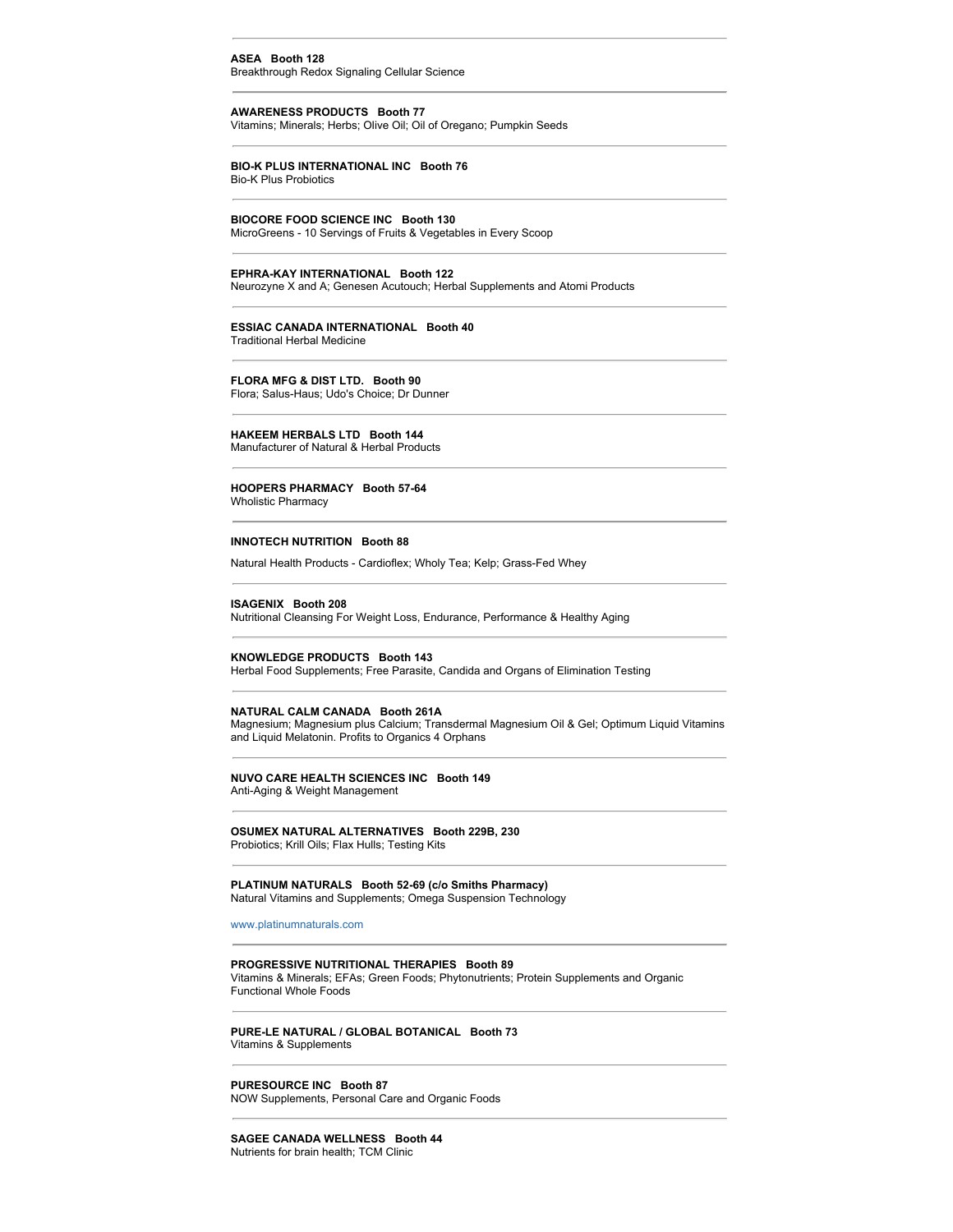**SHENG FOONG CANADA LTD Booth 168, 169** TCM Herbal Extract Powder Approved by Health Canada

**SMITH'S PHARMACY Booth 52–55 & 66–69** Natural Pharmacy

**SUPPLEMENTS AROMATIK / LAND ART Booth 38** Land Art Liquid Dietary Supplements

**TALL GRASS Booth 85**

Barlean's Organic Oils & EFA's; MegaFood Whole Food Vitamins

**THE HERB WORKS Booth 43** Premium Quality Herbal Formulae Made from Wildcrafted & Organic Herbs

**YOUNGEVITY CANADA Booth 15, 16** Health Supplements

[Back to top](http://www.wholelifeexpo.ca/exhibitors.php#top) 

#### GREEN LIVING RESOURCES

**DORMIO ORGANIC BEDS Booth 197, 198** Organic Mattresses and Bedding

**SMARTKLEAN ONTARIO Booth 195** Eco Friendly Non-Detergent LaundryBall / All Natural Stain Remover

**TMC RESTORATION Booth 200** Refinishing, Reupholstery & Antique Restoration

**UNIVERSAL STONE Booth 193** All Natural, Multipurpose Cleaner from Germany

#### [Back to top](http://www.wholelifeexpo.ca/exhibitors.php#top)

## EDUCATION, ASSOCIATIONS, ORGANIZATIONS

**CANADIAN ACADEMY OF THERAPEUTIC ARTS Booth 152** Holistic Learning Centre - Courses for Practitioners and General Public

**CANADIAN ORGANIC GROWERS Booth 24** Organic Resources

**CANADIAN SCHOOL OF NATURAL NUTRITION Booth 141** Nutrition School

**CRANBERRY WATERFRONT SUITES & COUNTRY CLUB Booth 196** Minivacations at the Shores of Georgian Bay - Canada's First Audubon Society Certified Golf Course

**EDWARD JONES Booth 172**

Financial Services - Ethical Investing

#### **HIPPOCRATES HEALTH INSTITUTE Booth 142**

Detox and Healing Institute: 1-3 week programs, Plant-based Whole Food Supplements, and Natural Healing Books

**NATURAL HEALTH PRODUCTS PROTECTION ASSOCIATION (NHPPA) Booth 260**

**INSTITUTE OF HOLISTIC NUTRITION Booth 115** Full- & Part-Time Programs in Applied Holistic Nutrition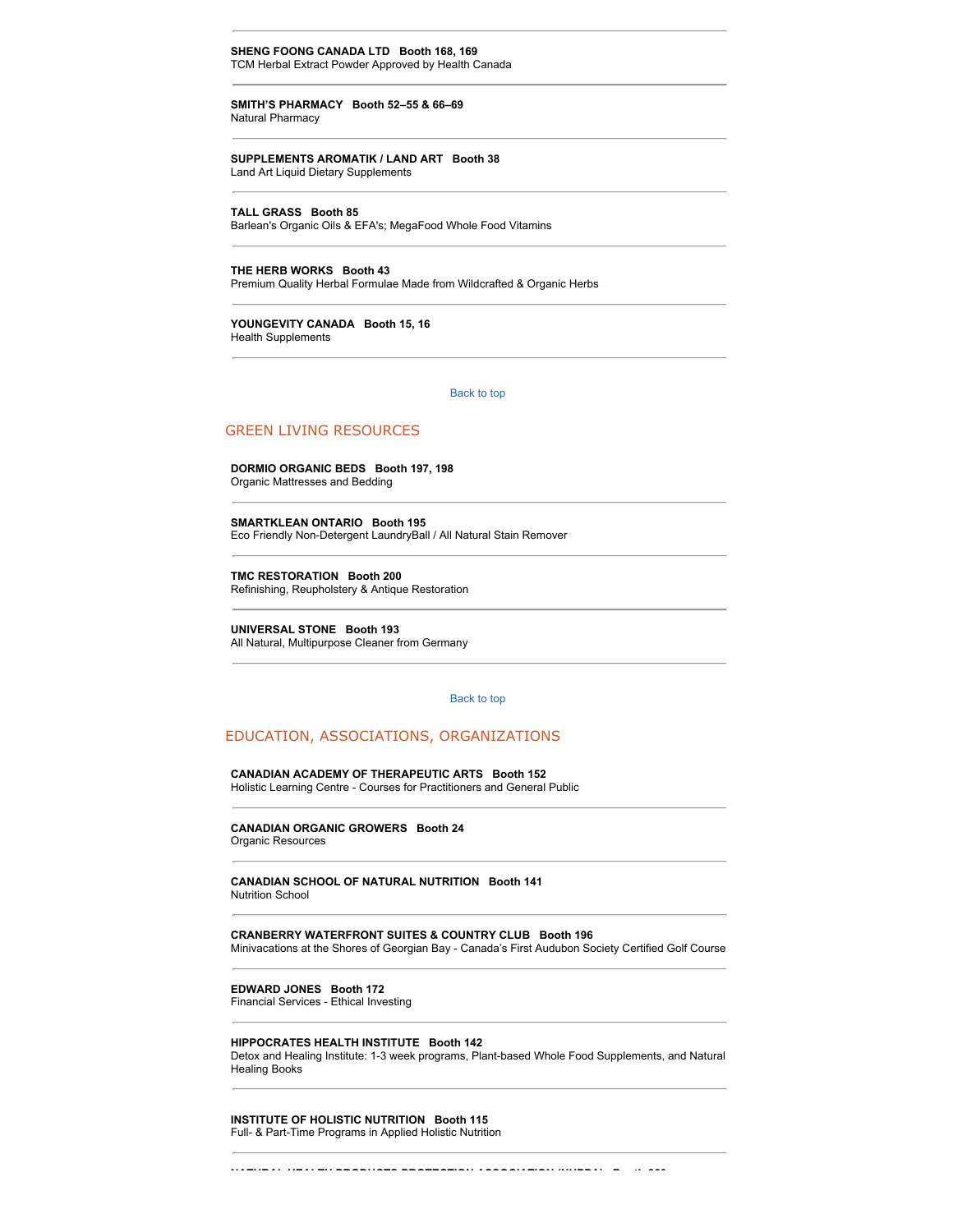**NATURAL HEALTH PRODUCTS PROTECTION ASSOCIATION (NHPPA) Booth 260** Protecting Canadians' Access to Natural Health Products: Lobbies Government, Educates the Public & Advises Industry

#### **ONTARIO HYPNOSIS CENTRE Booth 103** Hypnosis Clinic & School

[www.ontariohypnosiscentre.com](http://www.ontariohypnosiscentre.com/)

#### **ORTHOMOLECULAR HEALTH / INTERNATIONAL SCHIZOPHRENIA FDN. Booth 108** Education Non-Profit

## **REFLEXOLOGY ASSOCIATION OF CANADA Booth 124**

Reflexology Mini Treatments

## **TORONTO TEACHING CENTRE Booth 175**

Teachings of Ascended Masters East and West

**TRANSFORMATIONAL ARTS COLLEGE OF SPIRITUAL AND HOLISTIC TRAINING Booth 139** Professional Training Programs - Holistic Health; Spiritual Psychotherapy Coaching & Personal Interest Courses

**WU & YEUNG QI GONG WELLNESS INSTITUTE Booth 121** Qi Gong; Diabetes Balancing; Certification; Energy Work; Classes; Programs

#### [Back to top](http://www.wholelifeexpo.ca/exhibitors.php#top)

#### HEALTH SERVICES, CENTRES, TREATMENTS

#### **BE IN TOTAL HEALTH Booth 112**

Biophoton Coherence & Heart Coherence Balancing

[www.beintotalhealth.com](http://www.beintotalhealth.com/)

#### **BIORESONANCE THERAPY CANADA Booth 158**

BICOM - Painless Treatment for Chronic Ailments: Allergies, Asthma, Neurodermatitis, Rheumatism, Inner Organ Disorders and Stop Smoking

#### **CANADIAN WELLNESS ALLIANCE Booth 117**

Network of Health Care Practitioners; Get your Free Posture Check

#### **DEERFIELDS CLINIC Booth 118** Age Management Medicine

#### **DOWNTOWN DENTISTRY Booth 96**

Dental Wellness

#### [www.downtowndentistry.com](http://www.downtowndentistry.com/)

**DR. DANA COLSON & ASSOCIATES Booth 119, 120** Wellness-Based Dentistry

**DYNAMIC WELLNESS SOLUTIONS Booth 93** Lymphatic Drainage & Detoxification Technology & Services

#### **FUNNEL OF ENERGY / HEALING IN THE WAY OF ATLAN Booth 113** Energy healers

[www.u-can-heal.com](http://www.u-can-heal.com/)

#### **HEALING SOURCE CHIROPRACTIC Booth 127** Computerized Spinal Assessment

**HEALTH ACADEMY Booth 134A** Craniosacral Therapy; Medical Intuitive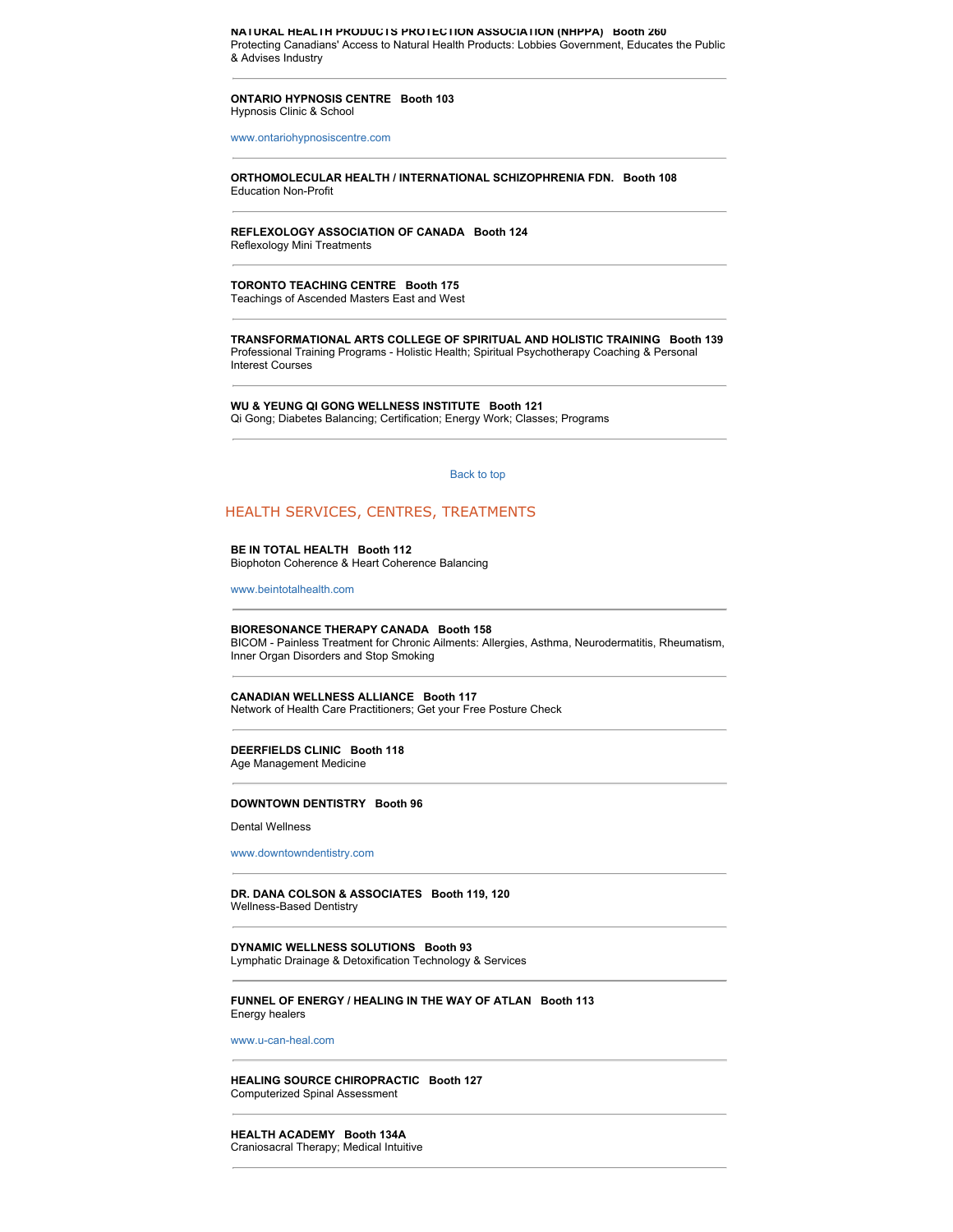#### **HEALTHIZAR NATURAL HEALING INC Booth 135** Discover a Kingdom of Wellness Through Hypnotism and Nutrition

[www.healthizarnaturalhealing.ca](http://www.healthizarnaturalhealing.ca/)

#### **INTERNATIONAL KI INSTITUTE Booth 165** Ki Energy Mini Session and Related Products

**IVAN RADOS Booth 166** Healer; Meditation Master; Author

**JEAN'S MOBILE REFLEXOLOGY Booth 132** For Hands and Feet; RMT; Lifewave Nanotechnology Patches

**LIVING FOODS INSTITUTE Booth 107** Raw and Living Foods Healing Center & Therapy Spa

**LUCIANA'S WHOLISTIC HEALING & VERONICA'S CRYSTAL HEALING Booth 111** Akashic & Chackra Readings; Huna Chackra Balancing; Counselling; Aura Pictures

**NEW MILLENIUM LIVING LTD Booth 99** Health Testing

**NO ALLERGIES PLEASE Booth 173**

Allergy relief technique

## **ONTARIO NETWORK PRACTITIONERS Booth 136**

Spinal Health Checkups with a Network Chiropractor

**PARTNERS FOR YOUR WELLNESS Booth 102** Integrative Health Therapies and Services

**RED PAW HEALTH SERVICES Booth 126** Electro-Dermal Screening for Detecting Food Sensitivities, Candida, Toxic Metals

**SCHECTER DENTAL Booth 148**

Holistic Dentist; Ozonated Oil; Surgical Rinse; Cavity Preventive Varnish

## **SHIATSU DIFFUSION SOCIETY Booth 106**

Shiatsu Therapy

#### **SHIATSU SOCIETY OF ONTARIO Booth 100**

Shiatsu for Health Care and Pain Relief

**SPIRICHI Booth 138**

Non-Diet Behavioral Weight Management

**THE EYE FIX Booth 134B**

Reversing Near/Far-Sightedness, Astigmatism and Reading Difficulty

#### **THE WELL ADJUSTED CHIROPRACTIC CENTRE Booth 109** Posture and Wellness Assessment

**TRANSENSE HEALING ARTS HOLISTIC CENTRE and CIRCLE of ONE Booth 114** Reiki/Sekhem; Homeopathy; Insomnia Solutions; Amethyst Mat; Learning Path (LPIT); Sacred England Retreat 2013

#### **VIP BREAST IMAGING Booth 154**

Breast Cancer Screening Tool

**VITA HEALTH CLINIC Booth 123** Posture Check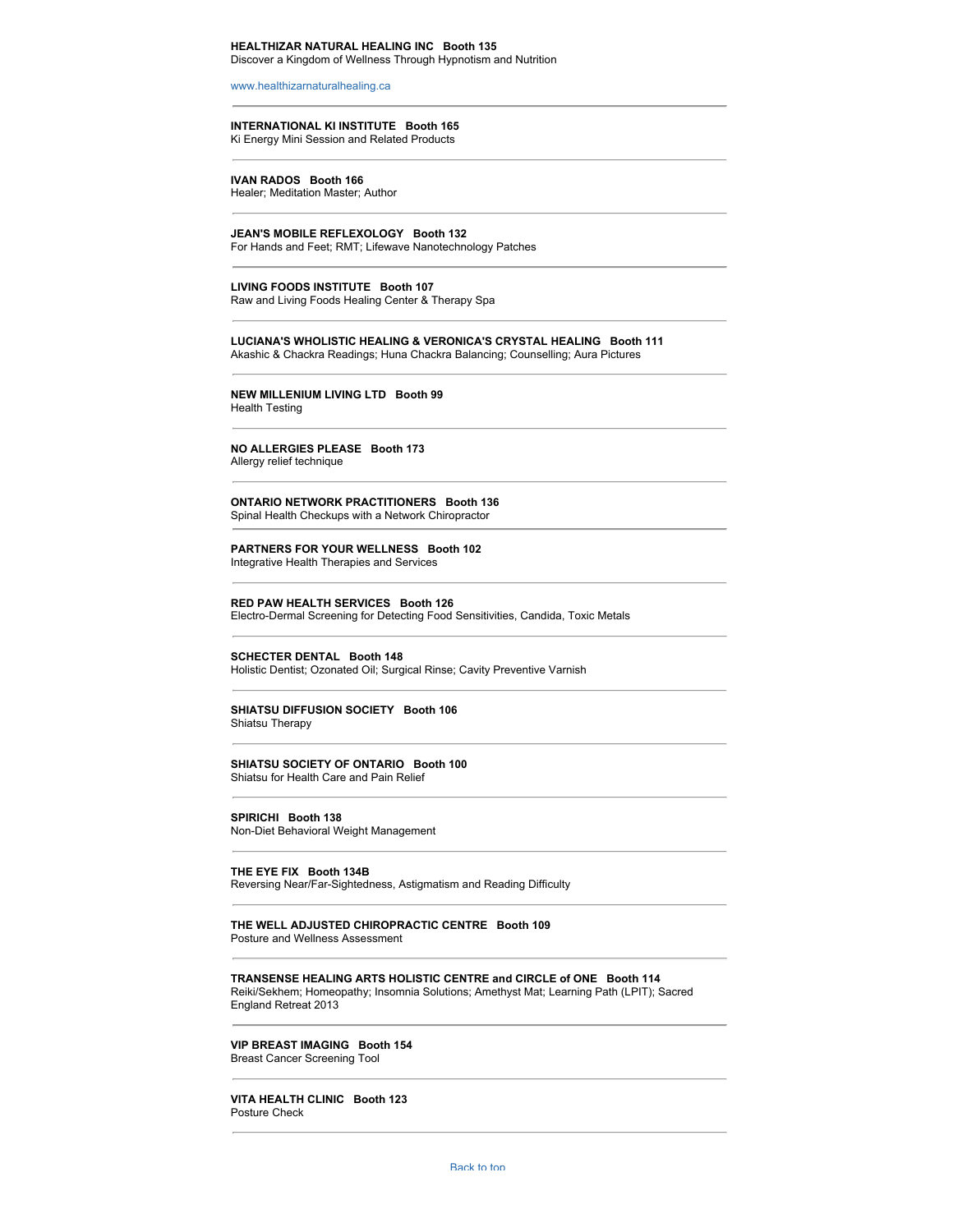#### ANTI-AGING, SKIN & BODY CARE, AROMATHERAPY

#### **ALL NATURALS COSMETICS Booth 145**

Shea Butter Products

#### **ARBONNE Booth 202**

Healthy, Botanically Based, Inspired by Nature Premium Brand with Swiss Heritage

#### **BEAULANCE NATURAL SKIN CARE Booth 129**

Natural and Organic Skin Care, Vegan and Gluten-Free for the Entire Family

#### **COCOON APOTHECARY Booth 182**

Natural Organic Skin Care

#### **ELI'S BODY SHOP Booth 212**

Organic Beauty & Wellness Products: Moisturizers and Cleansers for the Hair, Face & Body

#### **GRAFF LYMPHATIC - WILD CARROT BOTANICAL Booth 137** Chemical Free Natural Skin Care; Advanced Lymphatic Drainage

#### **HERBS OF KEDEM Booth 243**

Skin Care Products, 100% Natural for Eczema, Nail Fungus and other skin conditions

#### **IT WORKS Booth 242B**

Botanically Based Body Contouring Applicators and a Premium Supplement Line

## **LOCSURIA NATURAL HAIR SYSTEM Booth 190A**

Natural & Organic Hair Products

#### **MAIGA SHEA BUTTER Booth 222** Shea Butter for Body Care

**NATURAL IMAGE CARE Booth 235**

Certified Organic Anti-Aging Skin Care

#### **PURE + SIMPLE Booth 91, 92**

Natural and Organic Skin Care & Services

#### [www.pureandsimple.ca](http://www.pureandsimple.ca/)

#### **SAHARA MINERAL COSMETICS Booth 241** Cactuse Oil; Argane Oil; Clay Face Mask; Japan Dry Brushing; Silver Tooth Brush

**THE GREEN BEAVER COMPANY Booth 84** Certified Organic Personal Care Products

#### **TRANZITIONS SALON Booth 259A**

Organic Color Systems, Zerran Vegan Hair Care Products, Organic Care Shampoos & Conditioners; Katerina's Artwork to Beat Lyme Disease

#### **YOUNG LIVING ESSENTIAL OILS Booth 244** Young Living Essential Oils

#### [Back to top](http://www.wholelifeexpo.ca/exhibitors.php#top)

#### COUNSELLING, PERSONAL GROWTH & DEVELOPMENT

#### **ALISON FOSBERY COUNSELLING SERVICES Booth 164B** Counselling

**ART of BIM / ERIK VALDMAN Booth 97** Karma Diagnosis; "Karma Secrets Academy" - Courses & Programs to Achieve Life Goals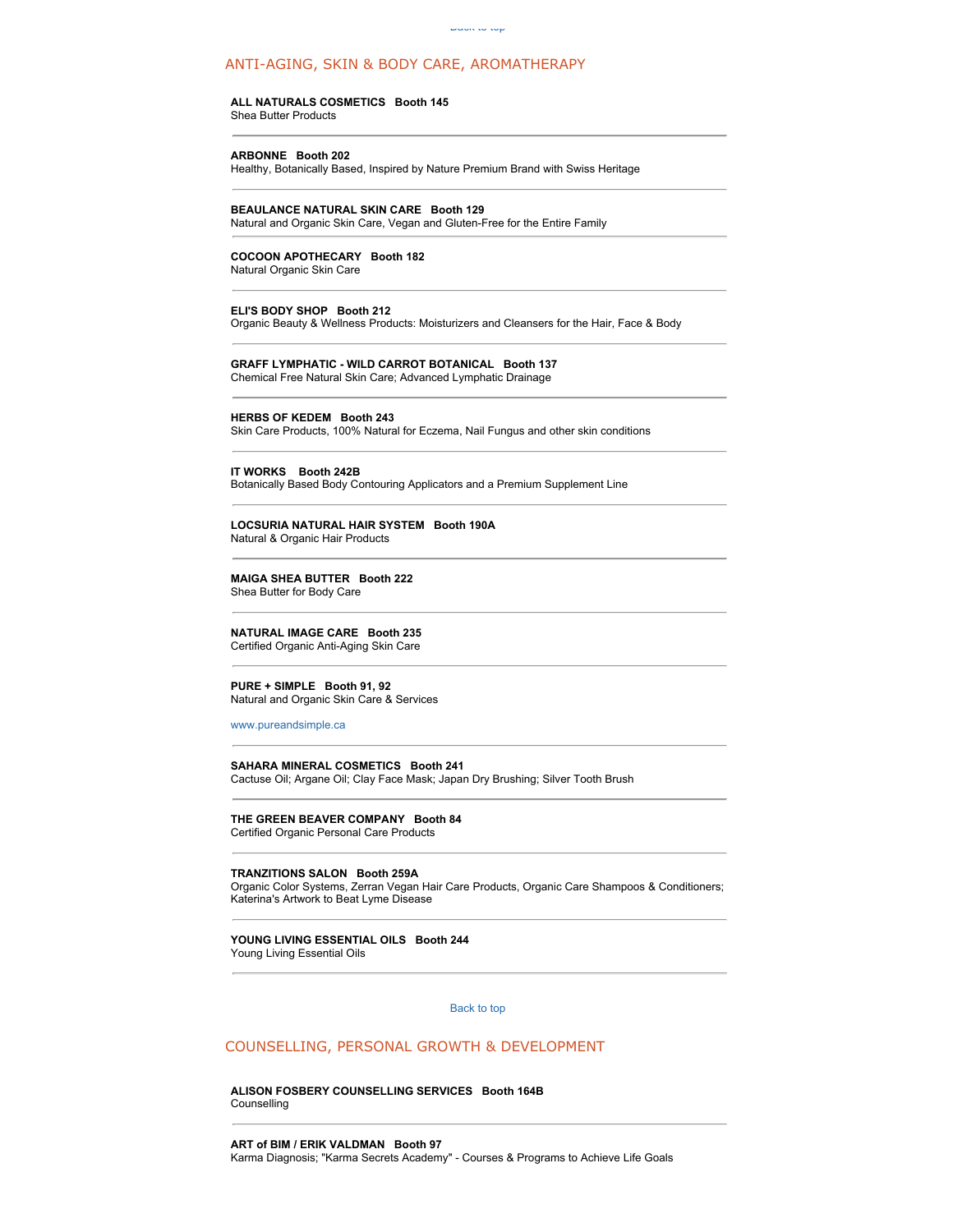#### **AURA PHOTOS BY FIRST STAR Booth 249** Advanced Kirlian Aura & Chakra Photos

[www.aura-photos.com](http://www.aura-photos.com/)

#### **CENTRE OF CIRCLEWISDOM Booth 157** Energy medicine & Shamanic Healing

[www.circlewisdom.ca](http://www.circlewisdom.ca/)

#### **CHARLOTTE SZIVAK Booth 180**

Psychic Spiritual Healer; Animal Communicator; Medical Intuitive

#### **CLEARLY CONSCIOUS Booth 98**

Voice Analysis Sessions to Create Your Personalized Self-Empowerment CD; Scalar Energy Sound Instruments / "IQubes" to Reach Your Highest Potential

#### **DALTON ASSOCIATES Booth 105**

Psychological and Counselling Services

#### **ECKANKAR Booth 155** Ancient Wisdom for Today

**GAIL THACKRAY Booth 251** Mediumship; Spiritual Healing

**HEAD TO HEAL Booth 161** Intuitive Consultations; Akashic records; Intuitive Card decks; Workshops; Reiki

#### [www.headtoheal.ca](http://www.headtoheal.ca/)

**ICSS - THE INSTITUTE FOR CONTEMPORARY SHAMANIC STUDIES Booth 181** School for the Development of Human Potential

#### **INTEGRATED BODY ENERGY Booth 159**

Face reading -- Body mind workshops -- life coaching

## **MASTER SHA'S HEALING CENTRE Booth 170**

Universal Soul Service

#### **OPEN SKY CAFE Booth 261B**

Spiritual Readings, Healing Touch and Dream Interpretation

#### **RAINBOW STAR Booth 94**

Aura Pictures & Healing Energy Work

**SOUL CONNECTIONS CAFÉ Booth 161** Intuitive Consultations; Akashic records; Intuitive Card decks; Workshops; Reiki

[www.soulconnectionscafe.com](http://www.soulconnectionscafe.com/)

#### **TRANSMISSION MEDITATION Booth 160B** Personal Growth

[www.share-international.org/background/xmission/tm\\_main.htm](http://www.share-international.org/background/xmission/tm_main.htm)

**UBEROI IDEAS Booth 163** Intuitive Readings

**WHISPERING SONG Booth 177, 178** School of Energy Medicine™

[Back to top](http://www.wholelifeexpo.ca/exhibitors.php#top)